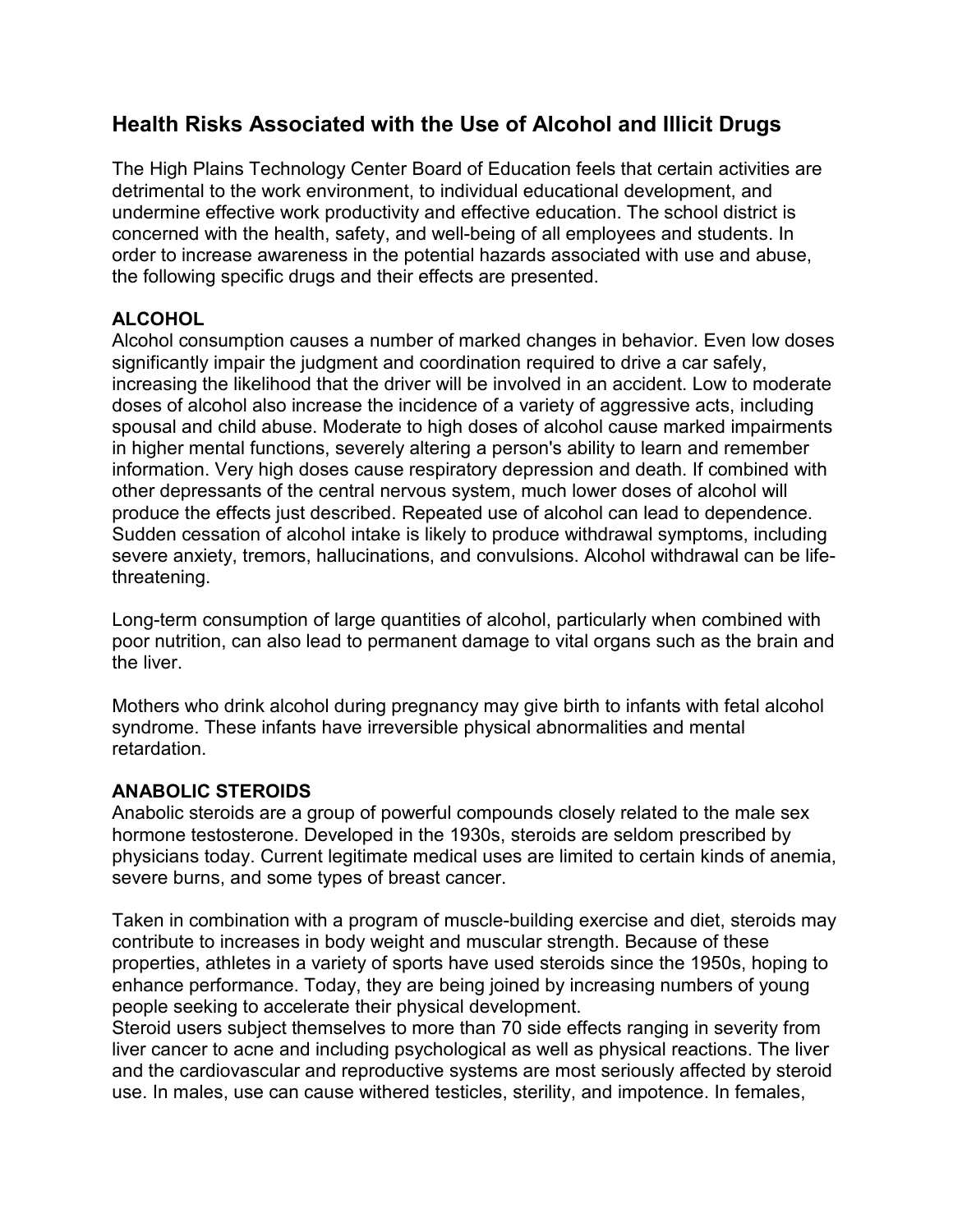irreversible masculine traits can develop along with breast reduction and sterility. Psychological effects in both sexes include very aggressive behavior known as "roid rage" and depression. While some side effects appear quickly, others, such as heart attacks and strokes, may not show up for years.

Signs of steroid use include quick weight and muscle gains (if steroids are being used in conjunction with a weight training program); behavioral changes, particularly increased aggressiveness and combativeness; jaundice, purple or red spots on the body; swelling of feet or lower legs; trembling; unexplained darkening of the skin; and persistent unpleasant breath odor.

Steroids are produced in tablet or capsule form for oral ingestion, or as a liquid for intramuscular injection.

## **CANNABIS**

All forms of cannabis, including marijuana commonly known as a gate-way drug, have negative physical and mental effects. Several regularly observed physical effects of cannabis are a substantial increase in the heart rate, bloodshot eyes, a dry mouth and throat, and increased appetite.

Use of cannabis may impair or reduce short-term memory and comprehension, alter sense of time, and reduce ability to perform tasks requiring concentration and coordination, such as driving a car.

Research also shows that students do not retain knowledge when they are "high." Motivation and cognition may be altered, making the acquisition of new information difficult. Marijuana can also produce paranoia and psychosis.

Because users often inhale the unfiltered smoke deeply and then hold it in their lungs as long as possible, marijuana is damaging to the lungs and pulmonary system. Marijuana smoke contains more cancer-causing agents than tobacco smoke.

Long-term users of cannabis may develop psychological dependence and require more of the drug to get the same effect. The drug can become the center of their lives. Some examples of cannabis are Marijuana; Tetrahydrocannabinol (THC); Hashish; Hashish Oil.

## **COCAINE**

Cocaine stimulates the central nervous system. Its immediate effects include dilated pupils and elevated blood pressure, heart rate, respiratory rate, and body temperature. Occasional use can cause a stuffy or runny nose, while chronic use can ulcerate the mucous membrane of the nose. Injecting cocaine with contaminated equipment can cause AIDS, hepatitis, and other diseases. Preparation of freebase, which involves the use of volatile solvents, can result in death or injury from fire or explosion.

Cocaine can produce psychological and physical dependency, a feeling that the user cannot function without the drug. In addition, tolerance develops rapidly. Crack or freebase rock is extremely addictive, and its effects are felt within 10 seconds. The physical effects include dilated pupils, increased pulse rate, elevated blood pressure, insomnia, loss of appetite, tactile hallucinations, paranoia, and seizures. The use of cocaine can cause death by cardiac arrest or respiratory failure.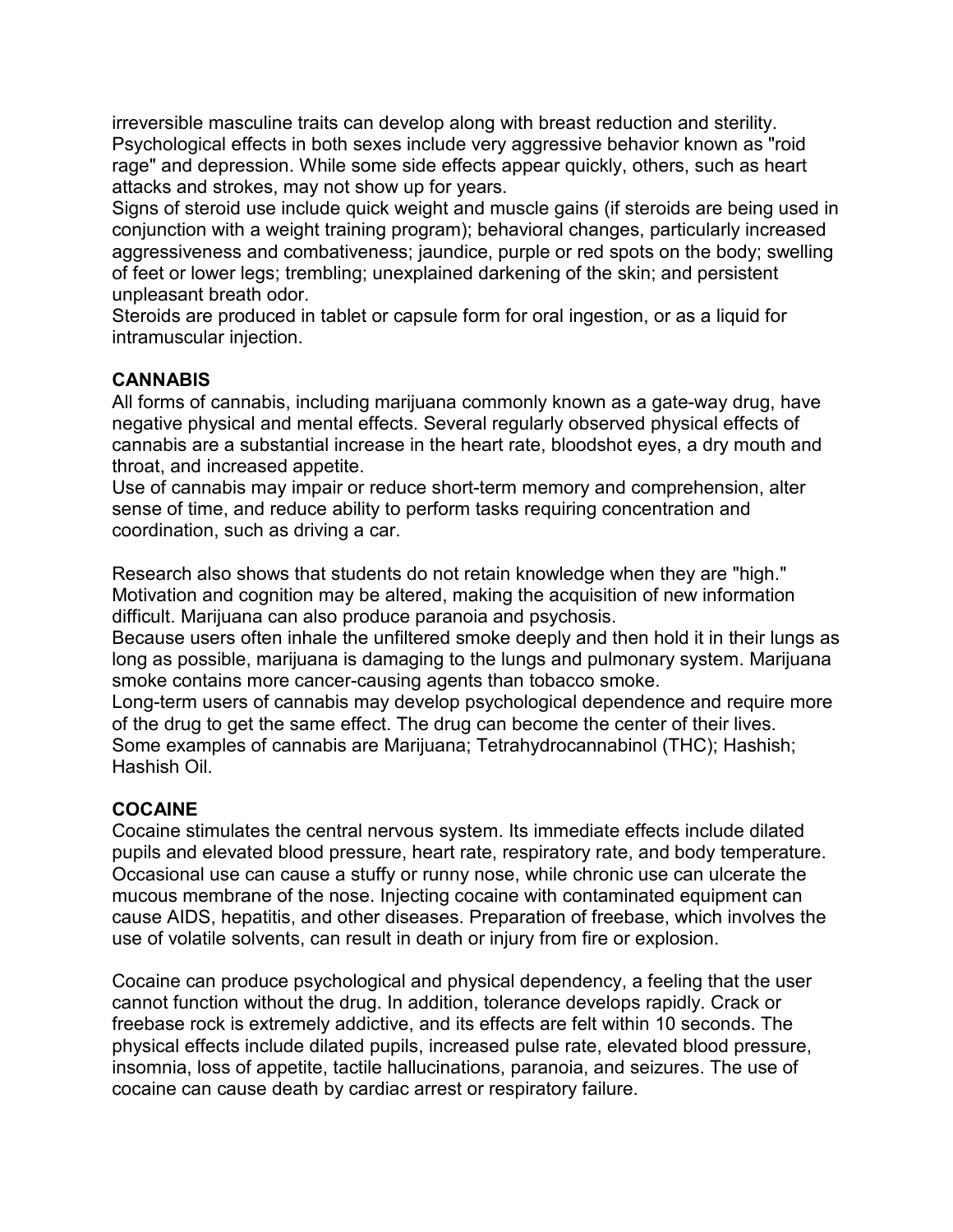Some examples are Cocaine (coke, blow, white); Crack (free base rocks, rock).

## **DEPRESSANTS**

The effects of depressants are in many ways similar to the effects of alcohol. Small amounts can produce calmness and relaxed muscles, but somewhat larger doses can cause slurred speech, staggering gait, and altered perception. Very large doses can cause respiratory depression, coma, and death. The combination of depressants and alcohol can multiply the effects of the drugs, thereby multiplying the risks. The use of depressants can cause both physical and psychological dependence. Regular use over time may result in tolerance to the drug, leading the user to increase the quantity consumed. When regular users suddenly stop taking large doses, they may develop withdrawal symptoms ranging from restlessness, insomnia, and anxiety to convulsions and death.

Babies born to mothers who abuse depressants during pregnancy may be physically dependent on the drugs and show withdrawal symptoms shortly after they are born. Birth defects and behavioral problems also may result.

Some examples are Barbiturates (downers); Methaqualone (Quaalude); Tranquilizers (valium, Librium).

# **DESIGNER DRUGS**

Illegal drugs are defined in terms of their chemical formulas. To circumvent these legal restrictions, underground chemists modify the molecular structure of certain illegal drugs to produce analogs known as designer drugs. These drugs can be several hundred times stronger than the drugs they are designed to imitate. Many of the so-called designer drugs are related to amphetamines and have mild stimulant properties but are mostly euphoriants. They can produce severe neurochemical damage to the brain. The narcotic analogs can cause symptoms such as those seen in Parkinson's disease: uncontrollable tremors, drooling, impaired speech, paralysis, and irreversible brain damage. Analogs of amphetamines and methamphetamines cause nausea, blurred vision, chills or sweating, and fainting. Psychological effects include anxiety, depression, and paranoia. As little as one dose can cause brain damage. The analogs of phencyclidine cause illusion, hallucinations, and impaired perception. Some examples are Analogs of Fentanyl (china white); Analogs of Meperidine (synthetic heroin, PEPAP); Analogs of Amphetamines and Methamphetamines (EVE, Adam); Analogs of Phencyclidine (PCPY, PCE, TCP).

## **HALLUCINOGENS**

Phencyclidine (PCP) interrupts the functions of the neocortex, the section of the brain that controls the intellect and keeps instincts in check. Because the drug blocks pain receptors, violent PCP episodes may result in self-inflicted injuries.

The effects of PCP vary, but users frequently report a sense of distance and estrangement. Time and body movement are slowed down. Muscular coordination worsens and senses are dulled. Speech is blocked and incoherent.

Chronic users of PCP report persistent memory problems and speech difficulties. Some of these effects may last six months to a year following prolonged daily use. Mood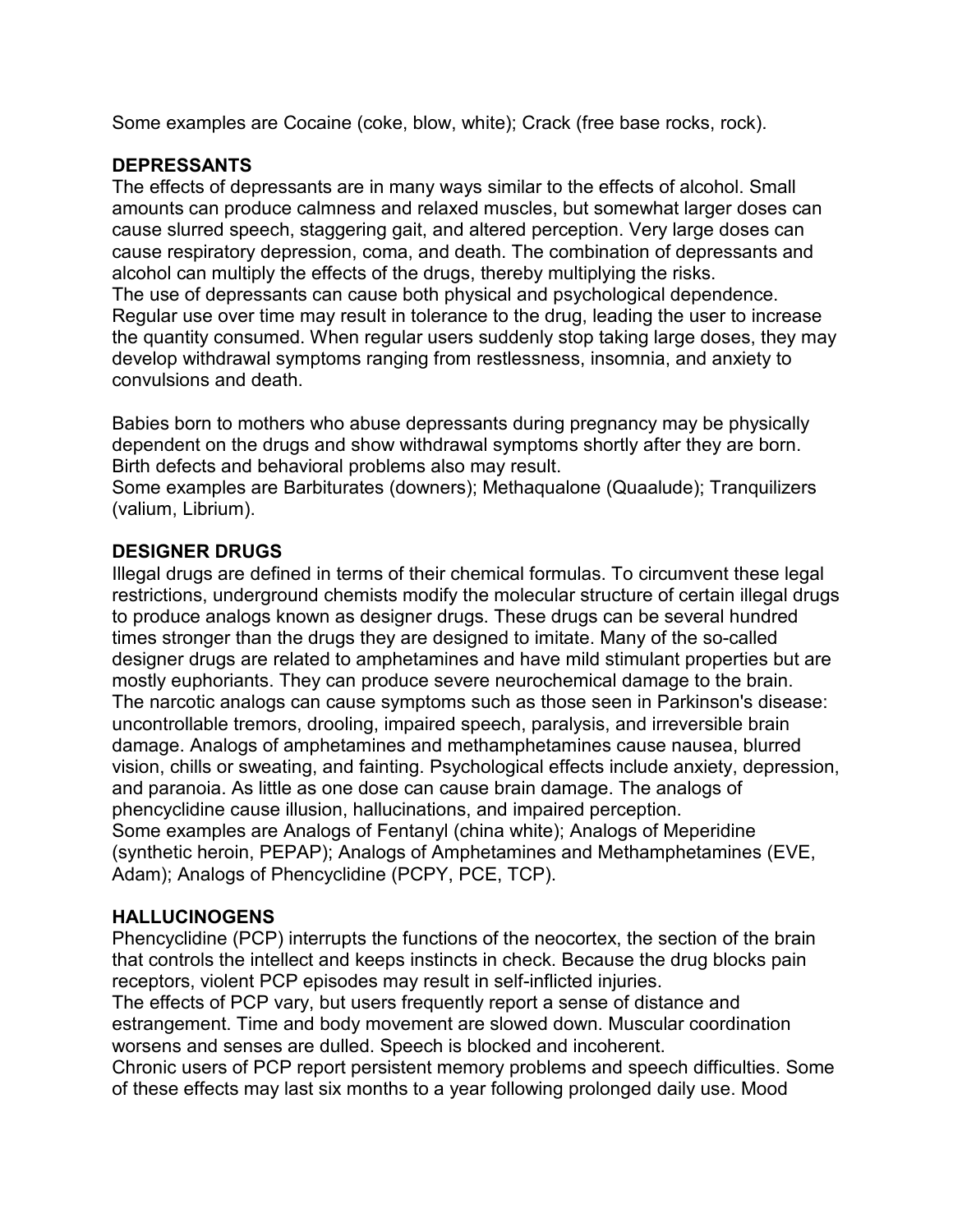disorders--depression, anxiety, and violent behavior--also occur. In later stages of chronic use, users often exhibit paranoid and violent behavior and experience hallucinations.

Large doses may produce convulsions and coma, as well as heart and lung failure. Lysergic acid (LSD), mescaline, and psilocybin cause illusions and hallucinations. The physical effects may include dilated pupils, elevated body temperature, increased heart rate and blood pressure, loss of appetite, sleeplessness, and tremors. Sensations and feelings may change rapidly. It is common to have a bad psychological reaction to LSD, mescaline, and psilocybin. The user may experience panic, confusion, suspicion, anxiety, and loss of control. Delayed effects, or flashbacks, can occur even after use has ceased.

Some examples are Phencyclidine (PCP); Lysergic Acid Diethylamide (LSD); Mescaline and Peyote (mesc, buttons, cactus); Psilocybin (magic mushrooms).

#### **NARCOTICS**

Narcotics initially produce a feeling of euphoria that often is followed by drowsiness, nausea, and vomiting. Users also may experience constricted pupils, watery eyes, and itching. An overdose may produce slow and shallow breathing, clammy skin, convulsions, coma, and possible death.

Tolerance to narcotics develops rapidly and dependence is likely. The use of contaminated syringes may result in diseases such as AIDS, endocarditis, and hepatitis. Addiction in pregnant women can lead to premature, stillborn, or addicted infants who experience severe withdrawal symptoms.

Some examples are: Heroin (smack, horse); Methodone, Codeine (Tylenol w/codeine, codeine in cough medicines); Morphine (pectoral syrup); Opium (paregoric); Other Narcotics (lomotil, Darvon, percodan).

#### **OTHER STIMULANTS**

Stimulants can cause increased heart and respiratory rates, elevated blood pressure, dilated pupils, and decreased appetite. In addition, users may experience sweating, headache, blurred vision, dizziness, sleeplessness, and anxiety. Extremely high doses can cause a rapid or irregular heartbeat, tremors, loss of coordination, and even physical collapse. An amphetamine injection creates a sudden increase in blood pressure that can result in stroke, very high fever, or heart failure.

In addition to the physical effects, users report feeling restless, anxious, and moody. Higher doses intensify the effects. Persons who use large amounts of amphetamines over a long period of time can develop an amphetamine psychosis that includes hallucinations, delusions, and paranoia. These symptoms usually disappear when drug use ceases.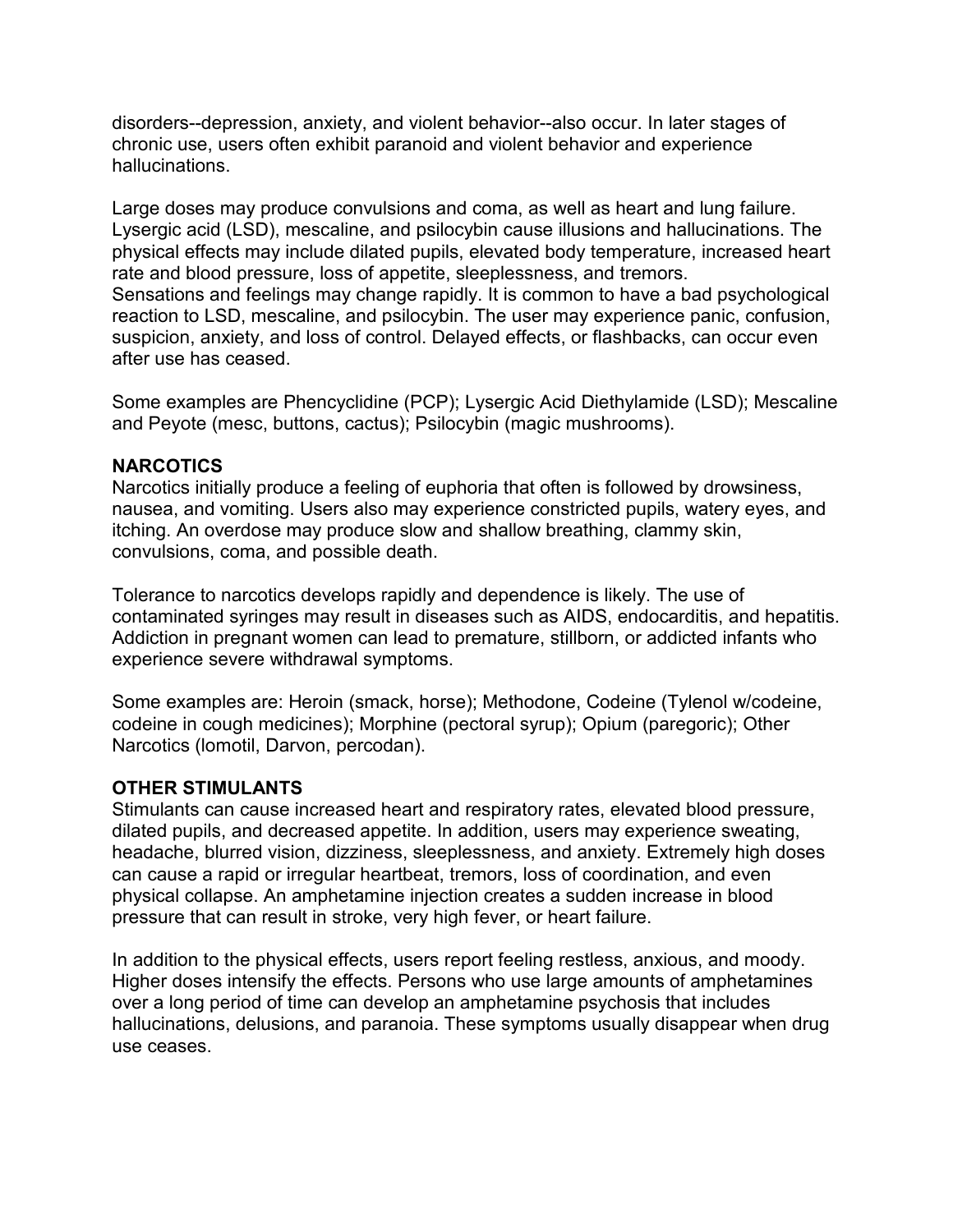Some examples are Amphetamines (speed, uppers, pep pills); Methamphetamines (crank, crystal methedrine, speed); Additional Stimulates (Ritalin, cylert, preludin, didrex, pre-state, voranil, tenuate, tepanil, pondimin, sandrex, plegine, ionamin).

# **OVER THE COUNTER DRUGS (OTC'S )**

Abuse of some over-the-counter (OTC) drugs, such as cough and cold remedies has become common in the

US, especially among teenagers. Many of these products are widely available and can be purchased at supermarkets, drugstores, and convenience stores. Many OTC drugs that are intended to treat headaches, sinus pressure, or cold/flu symptoms contain the active ingredient dextromethorphan (DXM) and are the ones that teens are using to get high. When taken in high doses, DXM can produce a "high" feeling and can be extremely dangerous in excessive amounts.

Over-the-counter drug abuse also occurs with laxatives, diuretics, emetics, and diet pills, as teens try to achieve an idealized weight. Young people may start taking just a few diet pills but then graduate to full addiction and dependence. Ephedrine, caffeine, and phenylpropanolamine are just some of the dangerous and addictive substances found in diet pills. Herbal, sometimes referred to as "natural", weight loss products can be just as dangerous as diet pills. All of these substances act as stimulants to the central nervous system and much like speed, can have serious and potentially fatal side effects.

## **PRESCRIPTION DRUGS**

Prescription drug abuse means taking a prescription medication that is not prescribed for you, or taking it for reasons or in dosages other than as prescribed. Abuse of prescription drugs can produce serious health effects, including addiction. Commonly abused classes of prescription medications include opioids (for pain), central nervous system depressants (for anxiety and sleep disorders), and stimulants (for ADHD and narcolepsy). Opioids include hydrocodone (Vicodin®), oxycodone (OxyContin®), propoxyphene (Darvon®), hydromorphone (Dilaudid®), meperidine (Demerol®), and diphenoxylate (Lomotil®). Central nervous system depressants include barbiturates such as pentobarbital sodium (Nembutal®), and benzodiazepines such as diazepam (Valium®) and alprazolam (Xanax®). Stimulants include dextroamphetamine (Dexedrine®), methylphenidate (Ritalin® and Concerta®), and amphetamines (Adderall®).

Long-term use of opioids or central nervous system depressants can lead to physical dependence and addiction. Opioids can produce drowsiness, constipation and, depending on amount taken, can depress breathing. Central nervous system depressants slow down brain function; if combined with other medications that cause drowsiness.